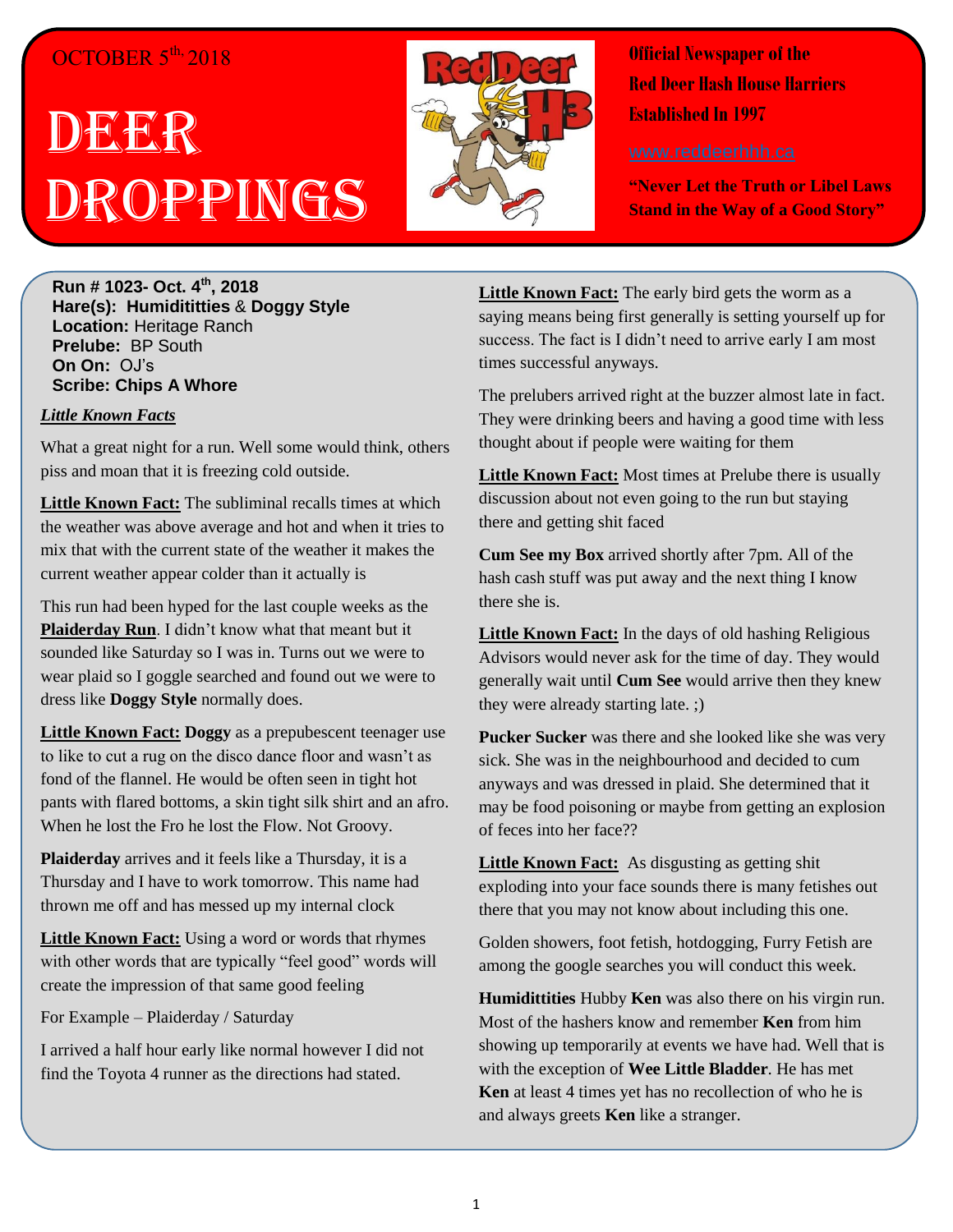**Little Known Fact:** I've known **Wee Little Bladder** for over 8 years and he still greets me in the same fashion as he greets **Ken**

**Ken** was donning a beautiful Molson Canadian Plaid Onesy with a shit shoot hatch on the back. It was quite tight and left little to the imagination. I heard **Ken** say at least 7 or 8 times to the ladies "my eyes are up here" He also complained many times about it being cold. I think he was trying to relay there might have been shrinkage or something.

**Little known Fact:** It is true that a man's penis will retract and shrink in cold weather and can shrink as much as 50% of its regular size. This is the body protecting itself to retain heat. This generally will happen only when the temperature is below zero degrees Celsius

Of note: I checked the temperature on this evening and it was +5.

5 runners took off and were immediately sent down the Heritage Ranch stairs.

**Ken** was running which was a surprise to **Hummidititties**. Like some other past events he disappeared and got lost almost immediately. We sent a search crew out looking for him for about a half an hour but to no avail so we left him for dead. The trail was beautiful as we ran in our plaid outfits looking like homeless people running from the cops. This trail was set great and we crossed the walkers a few times which was awesome. As we came around one of the corners we went through **Plaid Alley**. This stretch of the run was created by **Hummidititties** and she had placed plaid trinkets, scarfs and glow sticks on the trees down a section of the trail. We enjoyed shooters and Halloween Candy from last year. It was pretty cool and a nice touch.

**Little known Facts:** Many path walkers, animals and campers were harmed in the setting of this trail. Most of the plaid was forcefully donated by the homeless people who crossed her path while setting, as well as the general public just out for a walk. The glow sticks were taken from the people's dogs they were walking late at night which those people thought would be cute to have on their puppies. Most of the alcohol we had for shots was taken from encampments along the trail.

The Halloween candy was purchased at Coop.  $-jk-\hat{\odot}$ 

After our regroup we were off again but the flour chalk mixture was becoming hard to see, as it got darker. This was concerning for some including our hare but I didn't give a fuck running in the trails was pretty awesome. This added difficulty helped create more character to the run

**Little Known Fact:** Worrying about what you cannot change will not ever benefit the situation you are already in. As hashers we expect for things to fuck up so we can point fingers at you and mock. Then in turn when we fuck up our runs you can do the same to us. If things were perfect they would be boring.

Around this time **Pucker Sucker** was feeling pretty ill and was requesting to shortcut and leave the run. This was different from when she always shortcuts every single run. We all argued for a bit and forced her to take a flashlight for protection. We sent her off into the darkness literally and never seen her again.

**Little Known Fact:** If a tree falls in the forest and no one is around to hear it does it make a sound? If a **Pucker** is sent off into the darkness and we never physically see her again did she actually make it home?

In the home stretch to the Hash Hold I spotted in the far distance a creepy sexual predator standing on the path with a flashlight lurking and waiting for us to near.

It turned out to be **Doggy Style**

**Little Known Fact:** Doggy Style is a creepy sexual predator ;)

We finally arrive at the Hash Hold with a treasure chest of beer and orange puffy things and the 'piece de resistance' red licorice – super nibs to be exact. It has been at least 4-5 runs since I have been to a hash hold that had licorice immediately making this run a contender for run of the year.

**Little Known Facts:** Licorice historically was originally consumed by the nobility and was a luxurious treat that also was used in the aid of healing ailments such as eye ailments, skin diseases, coughs and loss of hair. The licorice used back then was black licorice. In the early 90's it was determined that black licorice was the leading cause of male infertility and increasing sensitivities among humans. It was immediately pulled from production.